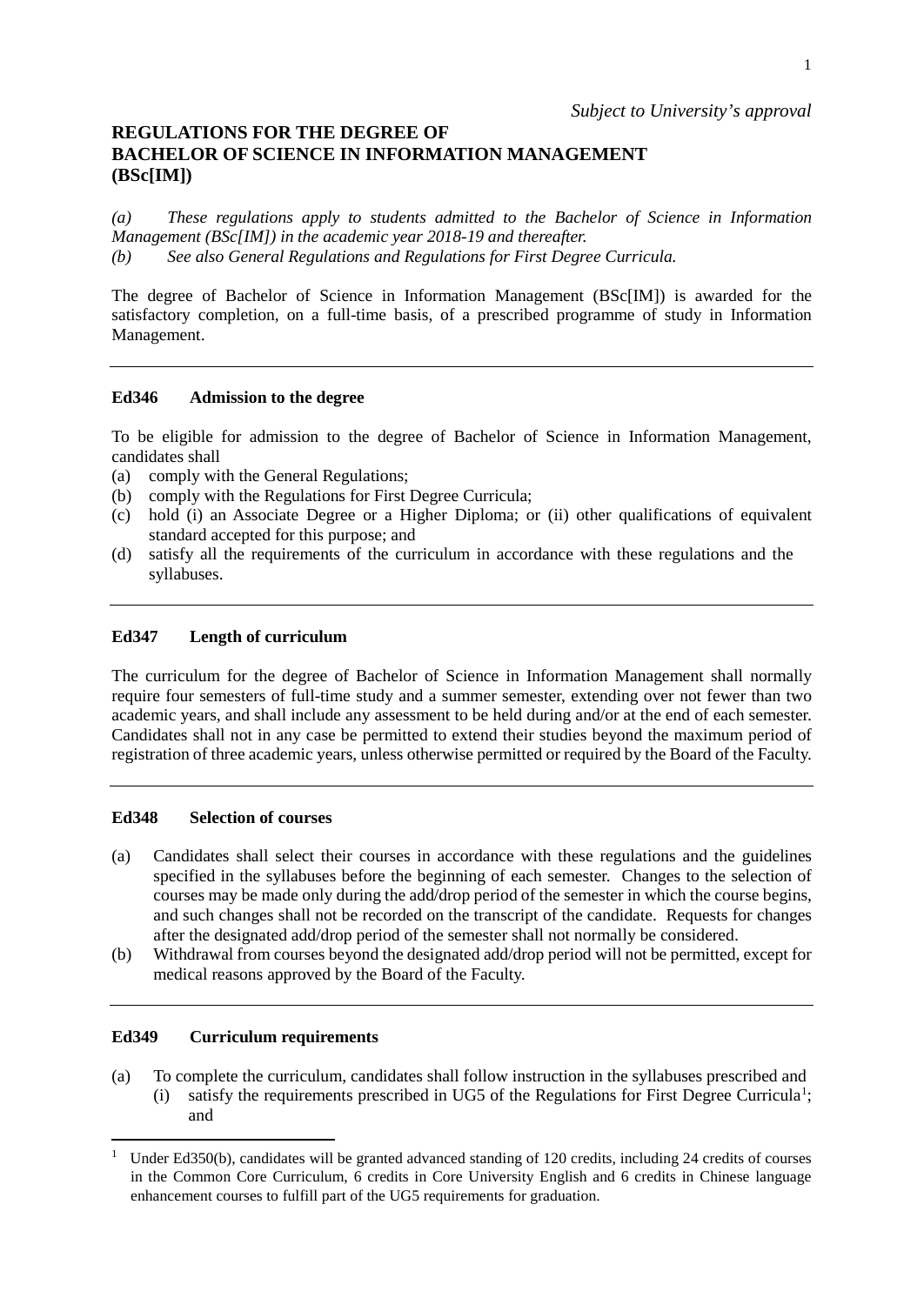- (ii) complete successfully not fewer than 120 credits, in the manner specified in these regulations and syllabuses, comprising:
	- 72 credits in the Major in Information Management (including the final year project (6 credit) as a Capstone Requirement),
	- 6 credits in English in the Discipline course
	- 12 credits of courses in the Common Core Curriculum, including not more than one course from the same Area of Inquiry, and
	- 30 credits in elective courses.
- (b) Candidates shall normally be required to take not fewer than 24 credits nor more than 30 credits in any one semester (except the summer semester) unless otherwise permitted or required by the Board of the Faculty, or except in the last semester of study when the number of outstanding credits required to complete the curriculum requirements may be fewer than 24 credits.
- (c) Candidates may, of their own volition, take additional credits not exceeding 6 credits in each semester, and/or further credits during the summer semester, accumulating up to a maximum of 72 credits in one academic year. With the special permission of the Board of the Faculty, candidates may exceed the annual study load of 72 credits in a given academic year provided that the total number of credits taken does not exceed the maximum curriculum study load of 144 credits for the normative period of study specified in the curriculum regulations, save as provided for under Ed349(d).
- (d) Where candidates are required to make up for failed credits, the Board of the Faculty may give permission for candidates to exceed the annual study load of 72 credits provided that the total number of credits taken does not exceed the maximum curriculum study load of 216 credits for the maximum period of registration specified in the curriculum regulations.

## **Ed350 Advanced standing and credit transfer**

- (a) Advanced standing may be granted to candidates in recognition of studies completed successfully in an approved institution of higher education elsewhere in accordance with UG2 of the Regulations for First Degree Curricula. Credits granted for advanced standing shall not be included in the calculation of the GPA but will be recorded on the transcript of the candidate.
- (b) In recognition of candidates' fulfillment of requirement stipulated in Ed346(c), they will be granted advanced standing of 120 credits, including 24 credits of courses in the Common Core Curriculum, 6 credits in Core University English and 6 credits in Chinese language enhancement courses.
- (c) Candidates may, with the approval of the Board of the Faculty, transfer credits for courses completed at other institutions at any time during their candidature. The number of transferred credits will be recorded on the transcript of the candidate, but the results of courses completed at other institutions shall not be included in the calculation of the GPA. The number of credits to be transferred shall not exceed half of the total credits normally required under the degree curricula of the candidates during their candidature at the University.

#### **Ed351 Assessment and grades**

- (a) Candidates shall be assessed for each of the courses for which they have registered, and assessment may be conducted in any combination of coursework, written examinations and/or any other assessable activities. Only passed courses will earn credits. Grades shall be awarded in accordance with UG8 of the Regulations for First Degree Curricula.
- (b) Courses in which candidates are given an F grade shall be recorded on the transcript of the candidate, together with the new grade if the candidate is re-examined as a second attempt or retakes the failed course. All failed grades shall be included in calculating the GPA and shall be taken into account for the purposes of determining eligibility for award of the BSc(IM) degree, honours classification and whether a candidate shall be recommended for discontinuation of studies.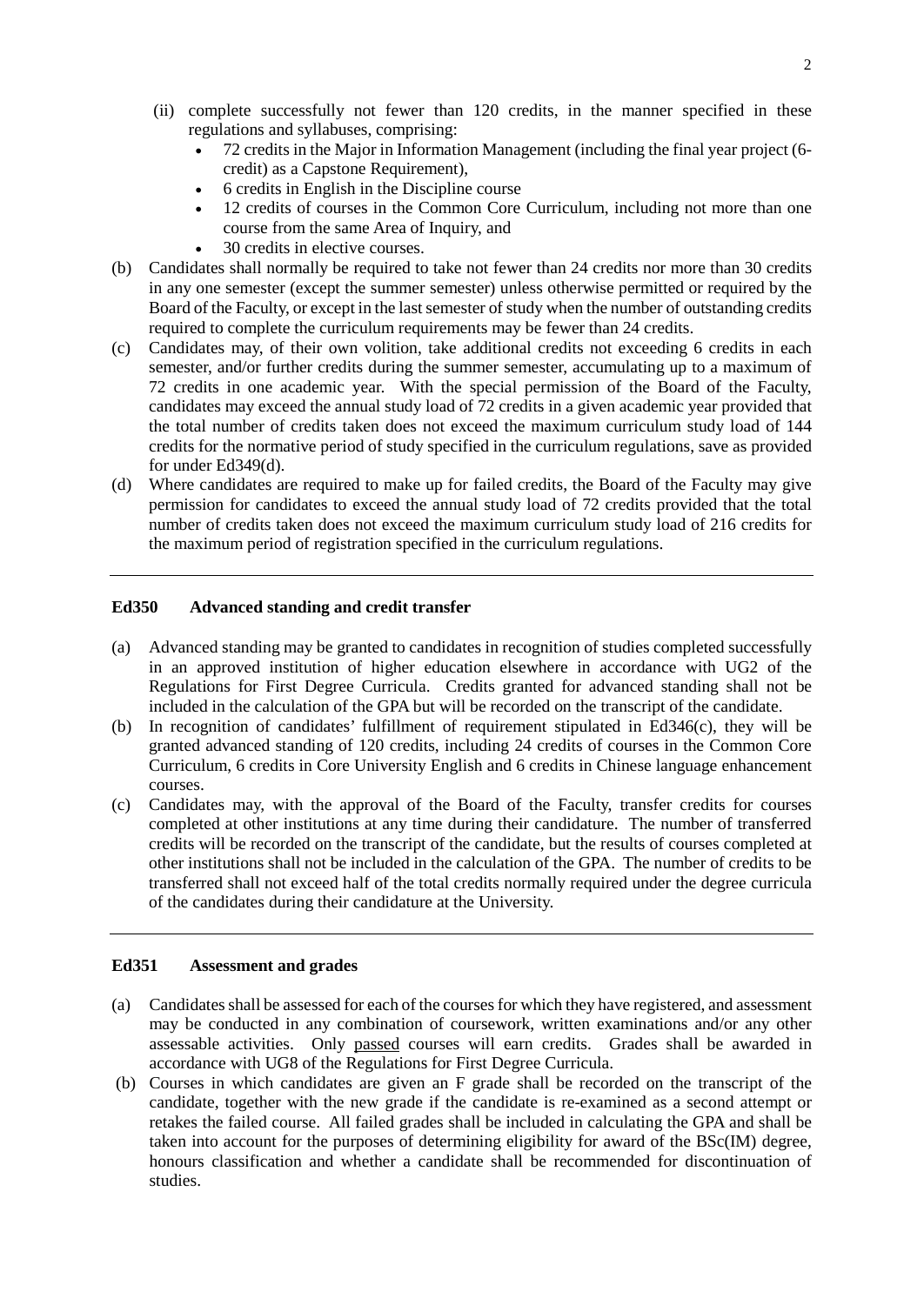- (c) Candidates shall not be permitted to repeat a course for which they have received a D grade or above for the purpose of upgrading.
- (d) There shall be no appeal against the results of examinations and all other forms of assessment.

### **Ed352 Absence from examination**

Candidates who are unable, because of illness or other acceptable reason, to be present at the written examinations of any course may apply for permission to present themselves at a supplementary examination of the same course to be held before the beginning of the First Semester of the following academic year. Any such application shall be made within two weeks of the first day of the candidate's absence from any examination. Any supplementary examination shall be part of that academic year's examinations, and the provisions made in these regulations for failure at the first attempt shall apply accordingly.

#### **Ed353 Retaking / Re-examination of failed course(s)**

- (a) Candidates who have failed to satisfy the examiners in course $(s)$ , but have
	- completed successfully 36 or more credits in two consecutive semesters (not including the summer semester), except where candidates are not required to take such a number of credits in the two given semesters; and
	- achieved an average semester GPA of 1.0 or higher for two consecutive semesters (not including the summer semester),

shall be required, as specified by the relevant Board of Examiners:

- (i) to undergo re-assessment(s)/re-examination(s) in the failed course(s) to be held no later than the end of the following semester (not including the summer semester); or
- (ii) to re-submit failed coursework, without having to repeat the same course of instruction; or
- (iii) to repeat the failed course(s) by undergoing instruction and satisfying the assessments; or
- (iv) for elective course(s), to take another course *in lieu* and to satisfy the assessment requirements.
- (b) Candidates shall not be permitted to retake a failed course or present themselves for reexamination as a second attempt if they have otherwise satisfied all the requirements stipulated in these regulations for the award of the BSc(IM) degree.

#### **Ed354 Failure in re-examination**

- (a) Candidates who have failed to satisfy the examiners at re-assessment(s)/re-examination(s), granted under Regulation Ed353, of course(s) in the Information Management Major shall:
	- (i) if these courses total *not more* than 12 credits, normally be permitted to progress to the following year of study and to present themselves for re-examination, in any prescribed form of examination; or
	- (ii) if these courses total *more* than 12 credits, be recommended for discontinuation of their studies as stipulated under Regulation Ed355(d).
- (b) Candidates who have failed to satisfy the examiners at a supplementary examination, granted under Regulation Ed352, shall be permitted to present themselves for re-assessment in accordance with Regulation Ed353, as directed by the Board of Examiners.

## **Ed355 Discontinuation**

Unless otherwise permitted by the Board of the Faculty, candidates shall be recommended for discontinuation of their studies if they have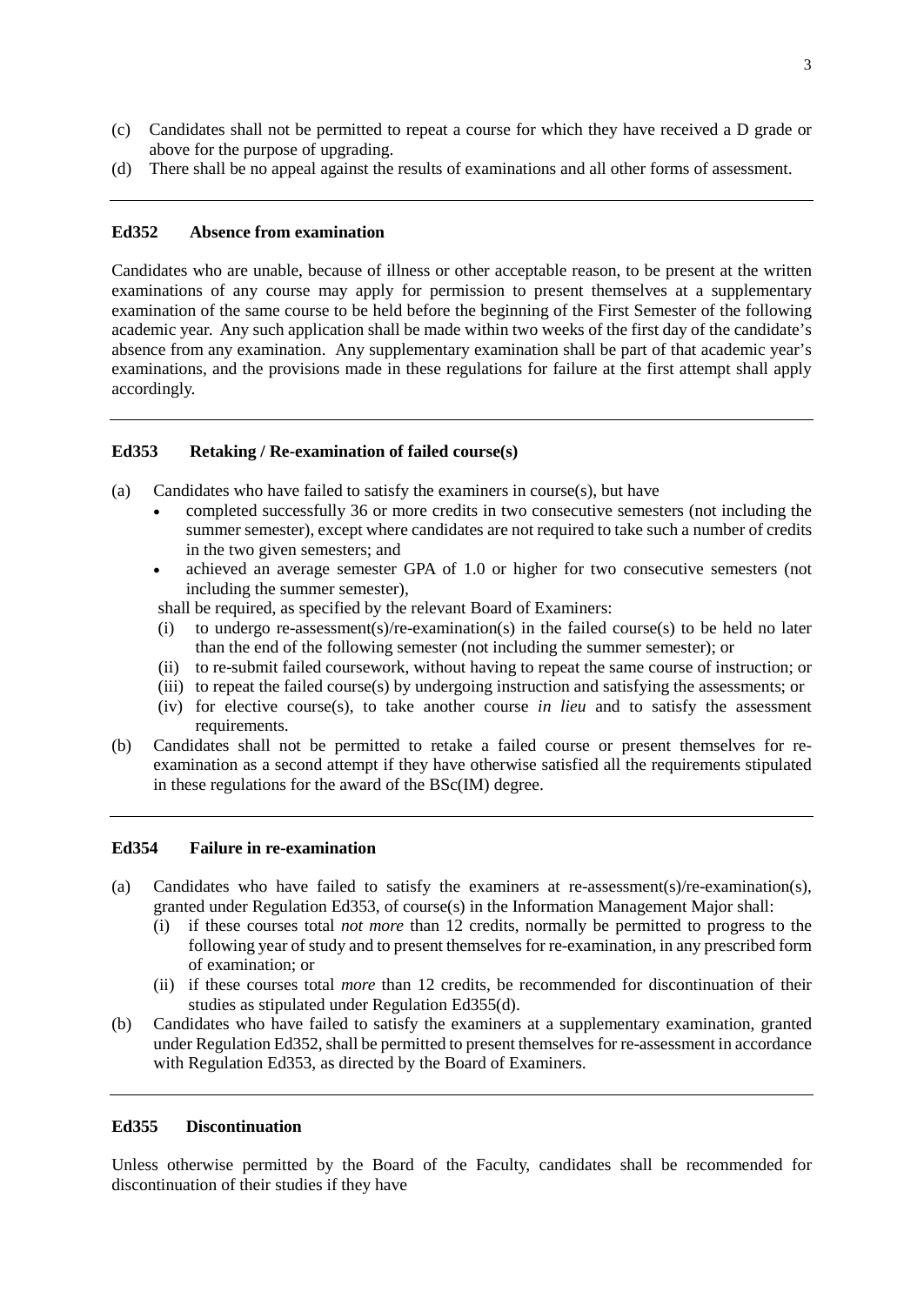- (a) failed to complete successfully 36 or more credits in two consecutive semesters (not including the summer semester), except where candidates are not required to take such a number of credits in the two given semesters; or
- (b) failed to achieve an average semester GPA of 1.0 or higher for two consecutive semesters (not including the summer semester); or
- (c) failed in the Capstone Requirement; or
- (d) failed to satisfy the examiners at re-assessment(s)/re-examination(s) of course(s) in the Information Management Major, granted under Regulation Ed353, of more than 12 credits; or
- (e) exceeded the maximum period of registration specified in Regulation Ed347.

#### **Ed356 Award of degree and honours classifications**

- (a) To be eligible for the award of the degree of Bachelor of Science in Information Management, candidates shall have successfully completed the curriculum as stipulated under Regulation Ed349.
- (b) Honours classifications for the degree of Bachelor of Science in Information Management shall be awarded in five divisions: First Class Honours, Second Class Honours Division One, Second Class Honours Division Two, Third Class Honours, and Pass. The classification of honours shall be determined by the Board of Examiners for the degree in accordance with the following Graduation GPA scores (GGPA) stipulated in UG9(a) of Regulations for First Degree Curricula, with all courses taken (including failed courses, but not including courses approved by the Senate graded as 'Pass', 'Fail' or 'Distinction') carrying weightings which are proportionate to their credit values:

| GGPA range      |
|-----------------|
| $3.60 - 4.30$   |
| $(2.40 - 3.59)$ |
| $3.00 - 3.59$   |
| $2.40 - 2.99$   |
| $1.70 - 2.39$   |
| $1.00 - 1.69$   |
|                 |

- (c) Honours classification may not be determined solely on the basis of a candidate's Graduation GPA and the Board of Examiners for the degree may, at its absolute discretion and with justification, award a higher class of honours to a candidate deemed to have demonstrated meritorious academic achievement but whose Graduation GPA falls below the range stipulated above of the higher classification by not more than 0.1 Grade Point.
- (d) A list of candidates who have successfully completed the degree requirements shall be posted on Faculty notice boards.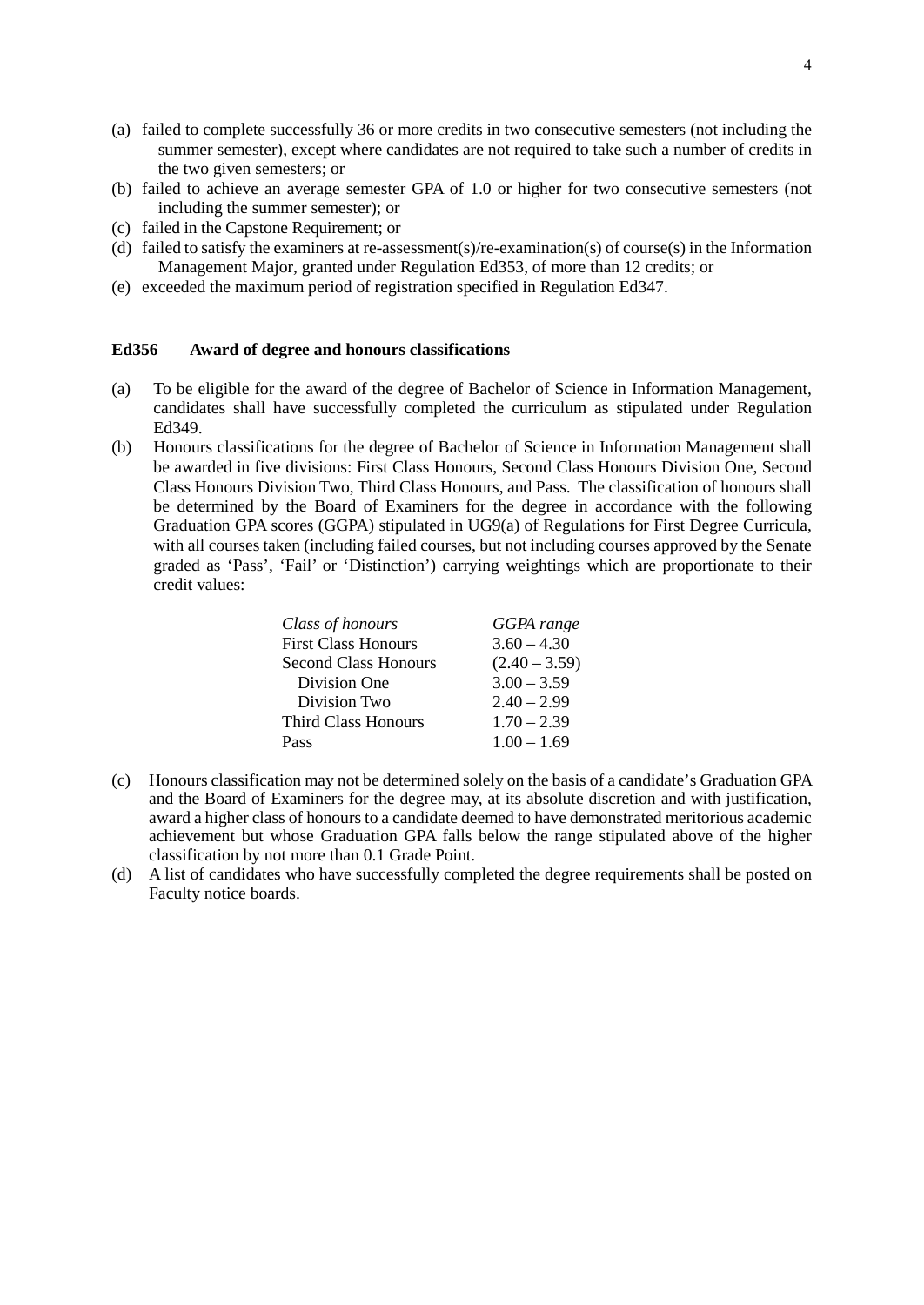# **SYLLABUSES FOR THE DEGREE OF BACHELOR OF SCIENCE IN INFORMATION MANAGEMENT**

Candidates are required to complete courses totaling not fewer than 120 credits for the Bachelor of Science in Information Management degree. These courses must comprise:

• 72 credits in the Major in Information Management (including a 6-credit Capstone Requirement);

\_\_\_\_\_\_\_\_\_\_\_\_\_\_\_\_\_\_\_\_\_\_\_\_\_\_\_\_\_\_\_\_\_\_\_\_\_\_\_\_\_\_\_\_\_\_\_\_\_\_\_\_\_\_\_\_\_\_\_\_\_\_\_\_\_\_\_\_\_\_\_\_\_\_\_\_\_\_\_\_\_\_

- 6 credits in English in the Discipline course;
- 12 credits of courses in the Common Core Curriculum in different Areas of Inquiry;
- 30 credits in elective courses.

## **FIRST YEAR OF THE CURRICULUM**

Candidates shall normally take 60 credits, comprising:

- 48 credits in the Major in Information Management;
- a 6-credit course in the Common Core Curriculum; and
- a 6-credit English in the Discipline course;

## **SECOND YEAR OF THE CURRICULUM**

Candidates shall normally take 60 credits, comprising:

- 24 credits in the Major in Information Management;
- a 6-credit course in the Common Core Curriculum; and
- 30 credits in elective courses.

## **MAJOR IN INFORMATION MANAGEMENT** (72 credits)

## **Core Courses**

Candidates are required to complete 54 credits Core Courses as follows:

## **BSIM3001. Information management foundations** (6 credits)

This course introduces the literature of librarianship and information management and provides an overview of the properties of information and knowledge, the information landscape and the historical, current, and potential roles of libraries and information agencies. Information process models will be analysed to surface key issues in the transfer of information, and demonstrate the relationship between information processes such as collection, organisation, access, and delivery of information. Approaches to needs analysis will be explored.

Assessment: 100% coursework.

## **BSIM3004. Information retrieval** (6 credits)

This course introduces and explores information retrieval principles, techniques and strategies applied to electronic information sources, methods for evaluating databases, and information literacy frameworks. Information literacy issues including the nature of information, the nature of the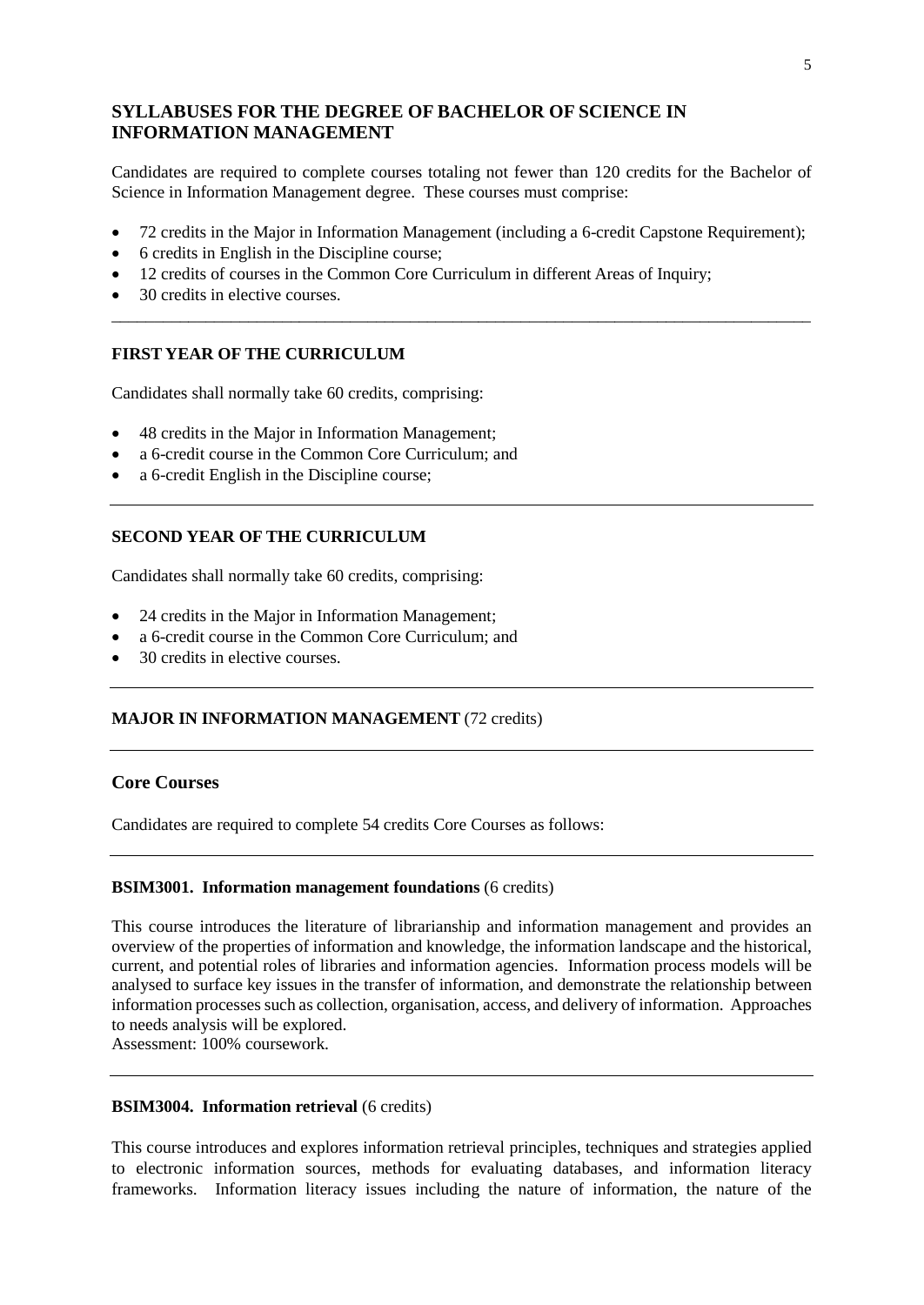autonomous learner and user needs, information seeking behavior, mediated searching, and evaluation of retrieved information are discussed. At the completion of this course, participants will have an enhanced understanding of information literacy, and improved information seeking ability, and understanding of mediated search provision.

Assessment: 100% coursework.

#### **BSIM3017. Database systems** (6 credits)

This course aims to introduce fundamental concepts of database management systems, with an emphasis on the relational database model and applications in information agencies. Topics include the motivation for database systems, data modeling, principles of database design, data definition and manipulation languages. Support for procedural database objects in Structured Query Language (SQL) is also introduced.

Assessment: 70% coursework and 30% examination.

#### **BSIM3023. Information organisation and content management** (6 credits)

This course examines the theories and approaches for information organisation and content management in libraries and other environments. Basic concepts and theories of metadata together with a number of metadata schemas and standards for representing, retrieving and organising information and content in various applications are introduced. The emphasis is on the design and implementation of metadata applications for information organisation and content management in digital and webbased environments.

\_\_\_\_\_\_\_\_\_\_\_\_\_\_\_\_\_\_\_\_\_\_\_\_\_\_\_\_\_\_\_\_\_\_\_\_\_\_\_\_\_\_\_\_\_\_\_\_\_\_\_\_\_\_\_\_\_\_\_\_\_\_\_\_\_\_\_\_\_\_\_\_\_\_\_\_\_\_\_\_\_\_

Assessment: 100% coursework.

## **BSIM3998. Professional practices in information management** (6 credits)

This course is designed to supplement regular classes with seminars of contemporary professional information management (IM) practice in the real world in order to prepare them for their internship and professional work after graduation, as well as to demonstrate leadership to the students from related professionals. Students are exposed to contemporary IM practices and leadership through seminars given by professionals and academics, as well as group discussions with them. After completing this course, students will understand contemporary IM practice and a sense of leadership required. Assessment: 100% coursework.

\_\_\_\_\_\_\_\_\_\_\_\_\_\_\_\_\_\_\_\_\_\_\_\_\_\_\_\_\_\_\_\_\_\_\_\_\_\_\_\_\_\_\_\_\_\_\_\_\_\_\_\_\_\_\_\_\_\_\_\_\_\_\_\_\_\_\_\_\_\_\_\_\_\_\_\_\_\_\_\_\_

#### **BSIM3999. Internship** (6 credits)

Students will apply what they learn from their academic studies into real-life situations by working on information management related projects through a summer internship experience in an organisation. The course provides opportunities for the application of information management theories to practical situations.

\_\_\_\_\_\_\_\_\_\_\_\_\_\_\_\_\_\_\_\_\_\_\_\_\_\_\_\_\_\_\_\_\_\_\_\_\_\_\_\_\_\_\_\_\_\_\_\_\_\_\_\_\_\_\_\_\_\_\_\_\_\_\_\_\_\_\_\_\_\_\_\_\_\_\_\_\_\_\_\_\_

Assessment: 100% coursework.

#### **BSIM4011. Project management** (6 credits)

This course introduces the project life cycle and the techniques and change management aspects of managing, planning, and implementing successful projects in organisations. Conceptual foundations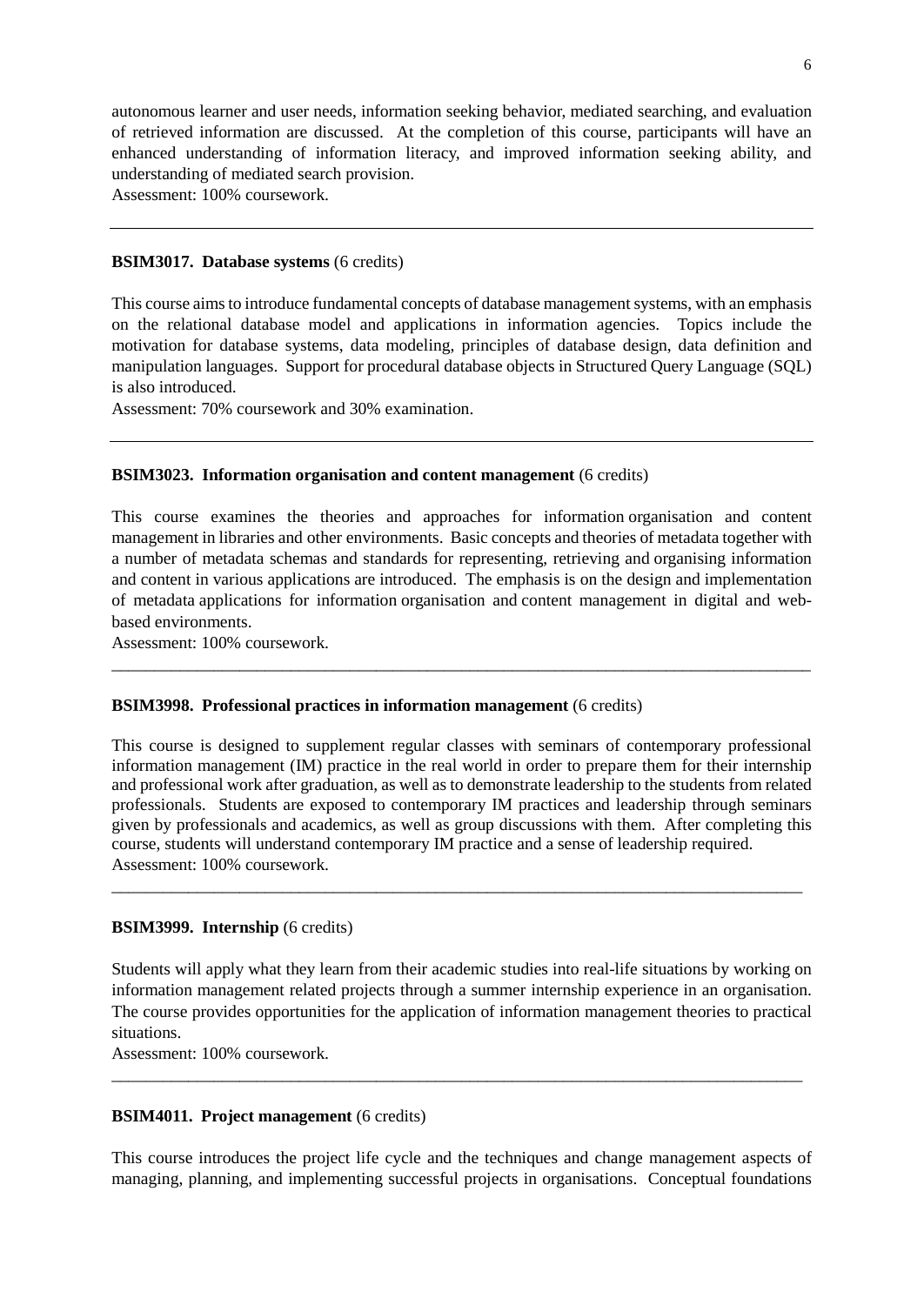are the focus so students can use project management software effectively. General management and communication skills are explored in the context of project manager communication with project teams, clients, and other stakeholders.

Assessment: 100% coursework.

#### **BSIM4020. Information society issues and policy** (6 credits)

The course examines the link between information society issues and the need for information policies that address these issues. Issues including intellectual property rights and copyright, privacy and freedom of access to information**,** information and culture, technology and culture, and societal needs and demands for information are explored. Information policies and the policy development process are addressed at macro and micro levels. At the completion of this course, participants will be able to identify the need for information policies, critique existing information policies, and develop information policies at the organisational level.

\_\_\_\_\_\_\_\_\_\_\_\_\_\_\_\_\_\_\_\_\_\_\_\_\_\_\_\_\_\_\_\_\_\_\_\_\_\_\_\_\_\_\_\_\_\_\_\_\_\_\_\_\_\_\_\_\_\_\_\_\_\_\_\_\_\_\_\_\_\_\_\_\_\_\_\_\_\_\_\_\_\_

Assessment: 100% coursework.

#### **BSIM4999. Project** (6 credits) (A capstone requirement)

Students will learn basic research methods and skills in doing a project for information management. Topics including key elements of a research project, steps of the research process, and quantitative and qualitative research methods are introduced in lectures. Students then complete a substantial final year project under supervision.

Assessment: 100% coursework.

## **Elective Courses**

Candidates are required to complete 18 credits of Elective Courses for the major requirement. Not all elective courses will necessarily be offered every year.

## **BSIM3006. Knowledge management** (6 credits)

This course provides an introduction to knowledge exchange theory, issues and developments. Human elements relating to organisational culture and learning are the focus for examining models for knowledge creation, taxonomies and sharing. Change management, communities of practice and decision-making are explored. Technical elements relating to electronic tools and platforms such as groupware, document management, intranets, customer relationship management and the use of information and communication technologies will be examined. Assessment: 100% coursework.

\_\_\_\_\_\_\_\_\_\_\_\_\_\_\_\_\_\_\_\_\_\_\_\_\_\_\_\_\_\_\_\_\_\_\_\_\_\_\_\_\_\_\_\_\_\_\_\_\_\_\_\_\_\_\_\_\_\_\_\_\_\_\_\_\_\_\_\_\_\_\_\_\_\_\_\_\_\_\_\_\_\_

## **BSIM3010. Digital libraries: principles and applications** (6 credits)

This course introduces the motivation for digital library development and evolution of digital library collection and services. Various issues of digital library development like document types and format, access strategies and interfaces; metadata and interoperability, economic and social policies, collection management and system evaluation are examined.

Assessment: 100% coursework.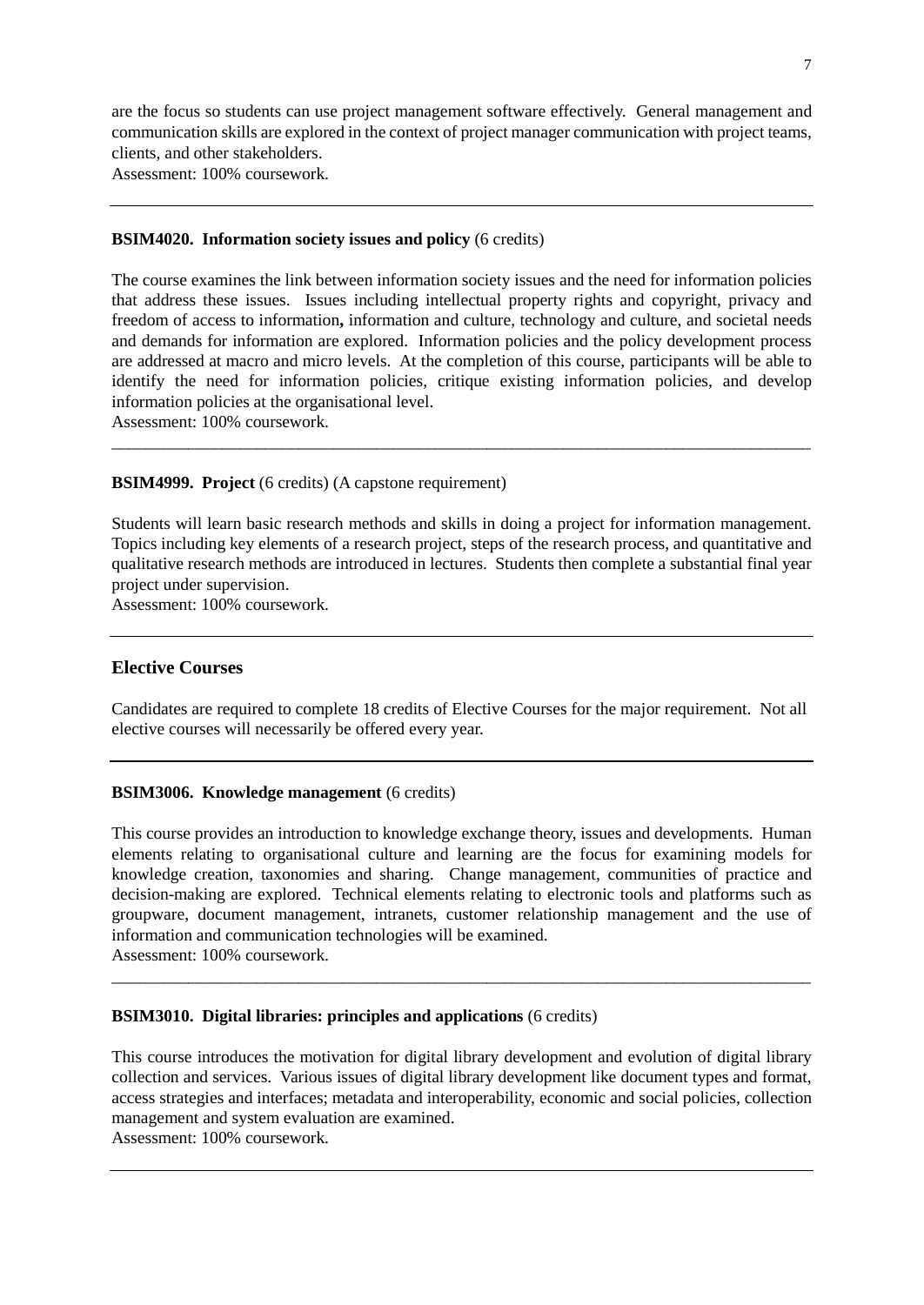#### **BSIM3014. User-based systems analysis** (6 credits)

This course introduces students to the evaluation and design of information systems (IS). IS development processes, development technologies and issues affecting IS development will be examined and discussed including usability and human factors. Emphasis will be given to selected IS phases including requirements analysis and system modeling. Selected features of modeling tools like the Unified Modeling Language (UML) will be introduced. Assessment: 100% coursework.

#### **BSIM3021. Web development, users and management** (6 credits)

This course covers basic principles of web design and development from technical, user and management perspectives. It aims to develop an understanding of web-related technologies and user behaviour in such environments and of best practice in the creation, organisation and maintenance of such websites through studying and practising relevant theories. Assessment: 100% coursework.

## **BSIM4012. Records management** (6 credits)

This course introduces the basic concepts, approaches, and standards for records management. The emphasis is on activities and methods relevant to storage, filing, retrieval, retention, preservation, and disposition of physical and electronic records, with legal and ethical considerations. Techniques and strategies to establish organisation-wide records management programs for information and knowledge repository are also examined.

Assessment: 100% coursework.

#### **BSIM4018. Data warehousing and data mining** (6 credits)

This course aims to introduce the challenges and solutions of discovering and extracting organisational information from heterogeneous sources through the use of data warehousing and data mining techniques. Topics include the motivation for and the processes of data warehousing, data warehouse architecture and design, online analytical processing, as well as concepts and techniques of data mining. Ethics and personal privacy issues in data mining are also addressed. Assessment: 100% coursework.

#### **BSIM4019. Electronic commerce** (6 credits)

This course examines organisational and technological issues related to E-Commerce. Topics including business models for B2B or B2C E-commerce, E-commerce strategies for business, technology infrastructure for E-commerce system development, information privacy and security, and emerging topics such as Mobile Commerce and Web 2.0 Commerce are discussed. Assessment: 100% coursework.

#### **BSIM4022. Management information systems** (6 credits)

This course covers both managerial and technical aspects of business information systems. Topics including information technologies in business, types of management information systems, information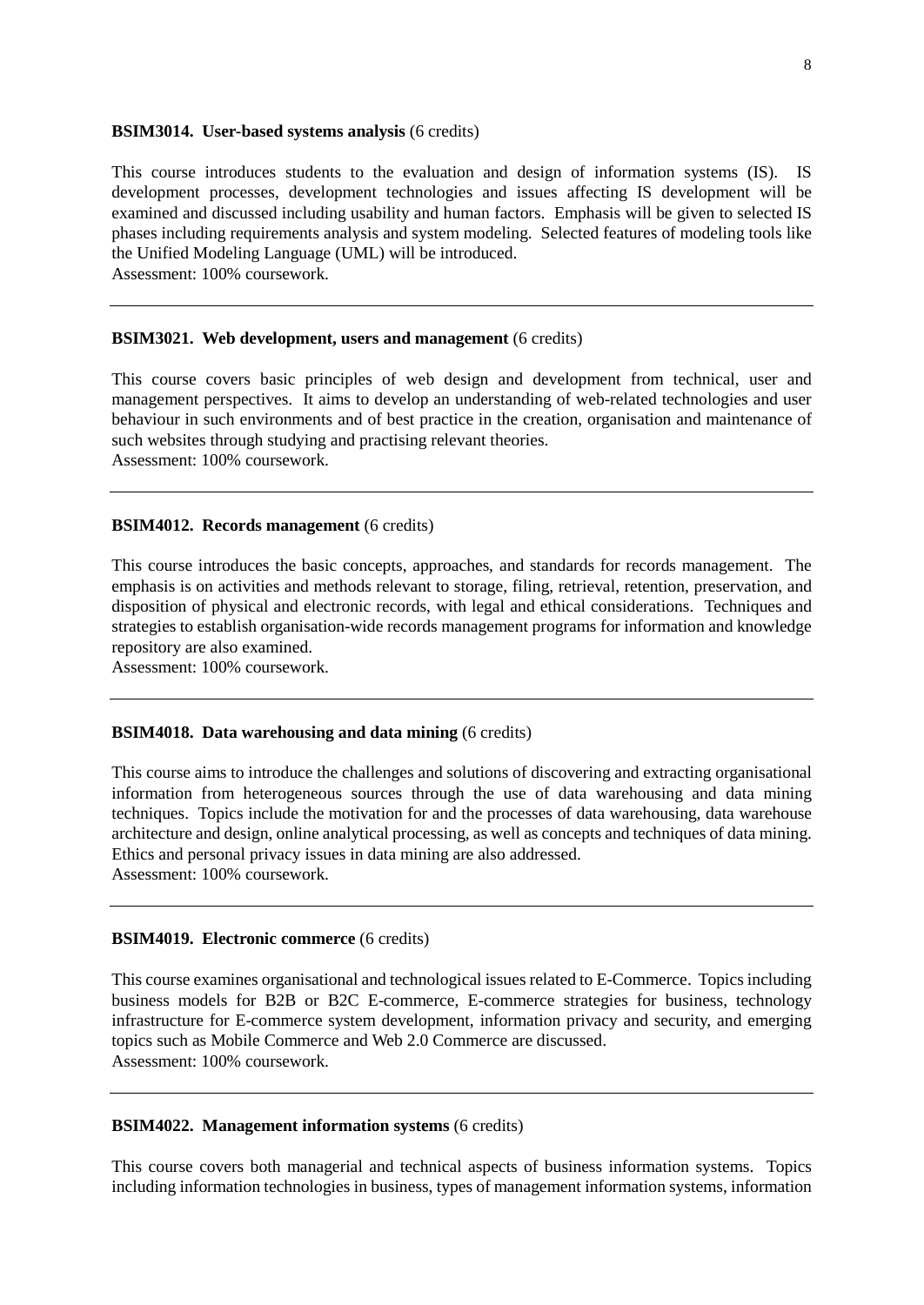systems development process, social and managerial issues of information systems and emerging topics such as information systems outsourcing are discussed. It also equips students with the fundamental skills to use decision support tool(s) in today's business world. Assessment: 100% coursework.

#### **BSIM4024. Fundamentals of object-oriented programming** (6 credits)

This course aims to equip students with basic concepts of object-oriented programming and practical knowledge for designing and implementing simple software applications through an object-oriented programming language. In addition to basic programming constructs such as control statements, basic data structures and algorithms are also introduced. Assessment: 100% coursework

### **BSIM3025. Multimedia and human-computer interaction** (6 credits)

The course provides a general introduction to the theory and practice of multimedia information systems. We will explore how to design and develop multimedia information systems that account for the principles of human information processing, sensation, perception, cognition interaction and learning. This course focuses on developing systems in an online environment, but the principles should apply to every information system that interacts with people. You will gain theoretical background and practical experience to design, innovate and critique digital multimedia information systems. Assessment: 100% coursework

## **BSIM4026. Introduction to statistics and quantitative data analysis** (6 credits)

The course aims at providing knowledge for the basic concepts of probability and statistics, as well as at providing students experiences in applying analysis methods for problems. This course will familiarise students with basic statistical theory and prepare them for effective academic and professional practice in analyzing quantitative data. Topics include probability, estimation, descriptive statistics, normal distribution, graphing and summarising data, hypothesis testing and regression. Assessment: 100% coursework

## **ENGLISH IN THE DISCIPLINE COURSE** (6 credits)

## **CAES9420. Academic English for information management and social data science students** (6 credits)

This one-semester, 6-credit English course will provide the opportunity for Information Management students and Social Data Science students to develop their report writing and oral presentation skills for disciplinary studies and academic purposes. Students are required to identify an issue relevant to their discipline and undertake a small-scale research project to investigate the problem issue and communicate an argument to an academic audience in writing with appropriate organisational and rhetorical skills. During the process, students need to gather data by means of an interview, perform analysis on the information they obtain, and present their findings orally and in formal report writing. The course will allow students to practice relevant English language skills in their Final Year Project/ Capstone Experience courses.

Assessment: 100% continuous assessment by coursework.